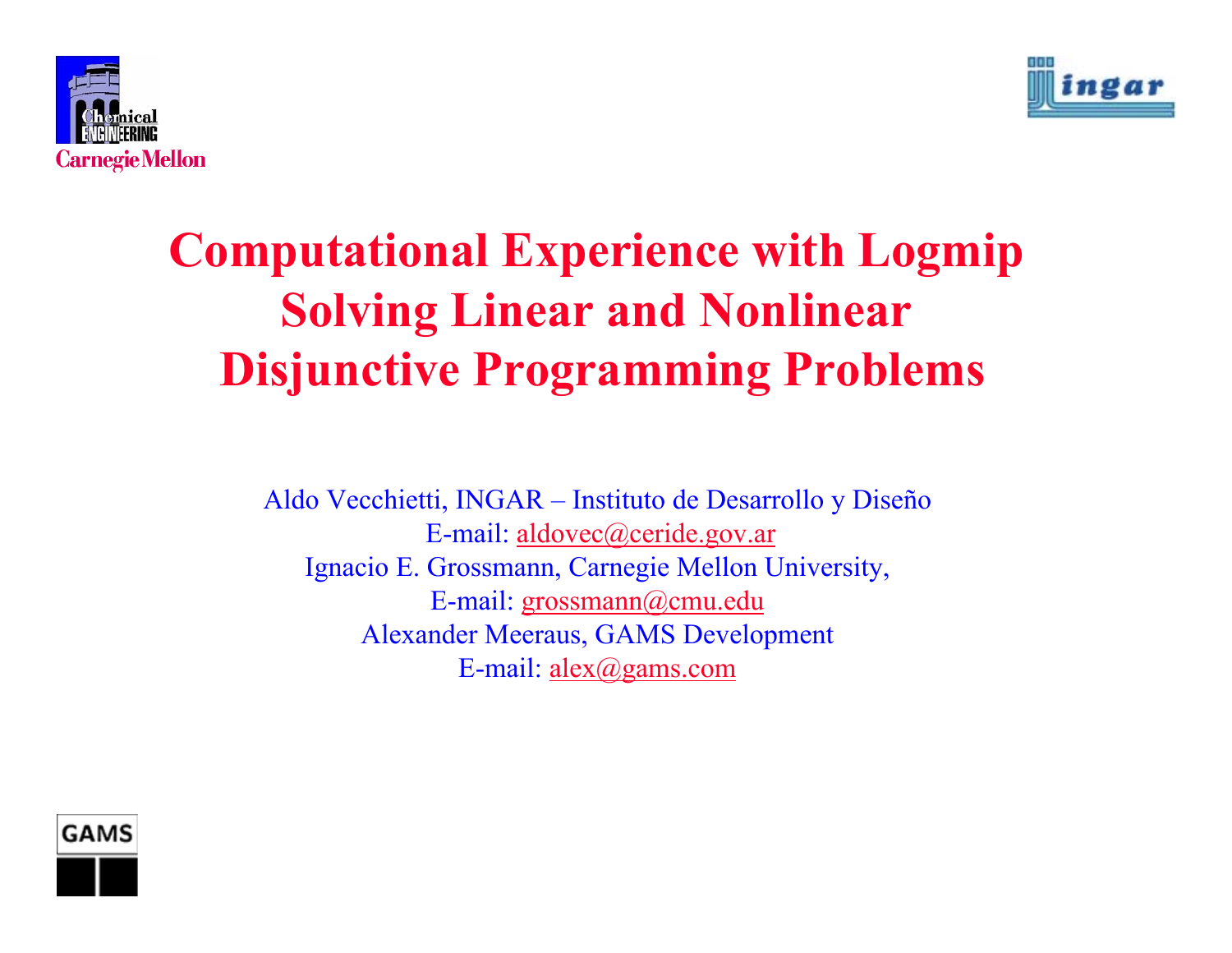





<http://www.ceride.gov.ar/logmip/>

## **Motivation**

ப Modeling framework for facilitating the formulation of models that can be expressed in terms of algebraic, disjunctive and symbolic logic expressions

 $\Box$  Language compiler within GAMS for disjunctions expressions, logic constraints and logic propositions.

 $\Box$  Solution algorithms and techniques for solving linear /nonlinear disjunctive programming problems.

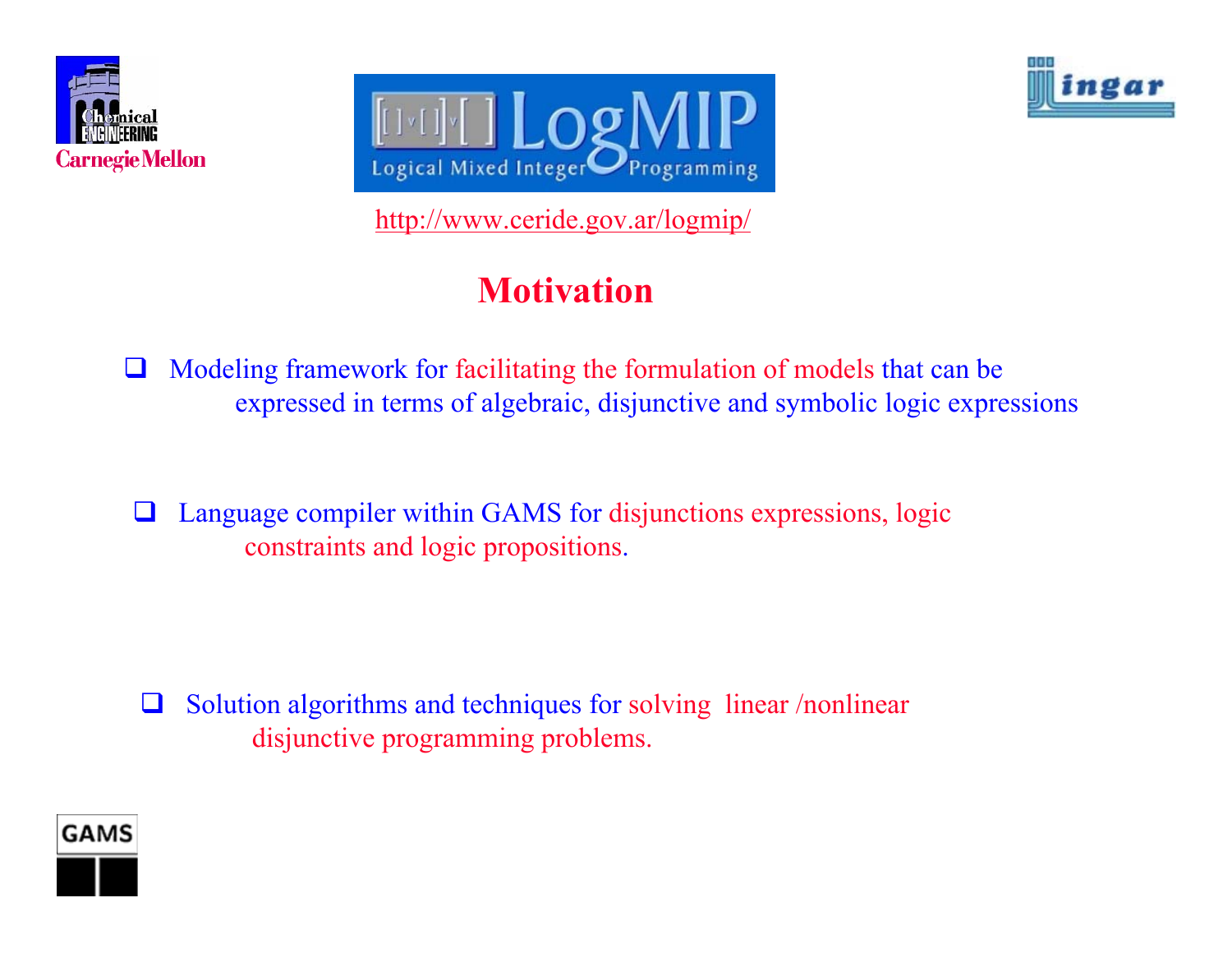



## **Generalized Disjunctive Programming (GDP)**

•Raman and Grossmann (1994)

$$
\min Z = \sum_{k} c_{k} + f(x)
$$
\nObjective Function

\n
$$
S.t. \quad r(x) \leq 0
$$
\nCommon Constraints

\n
$$
j \in J_{k}
$$
\n
$$
\begin{bmatrix}\nY_{jk} \\
g_{jk}(x) \leq 0 \\
c_{k} = \gamma_{jk}\n\end{bmatrix}, k \in K
$$
\nConstraints

\nFixed Charges

\n
$$
\Omega(Y) = true
$$
\nLogic Propositions

\n
$$
X \in R^{n}, c_{k} \in R^{1}
$$
\nContinuous Variables

\n
$$
Y_{jk} \in \{ true, false \}
$$
\nBoolean Variables

### *Relaxation?*

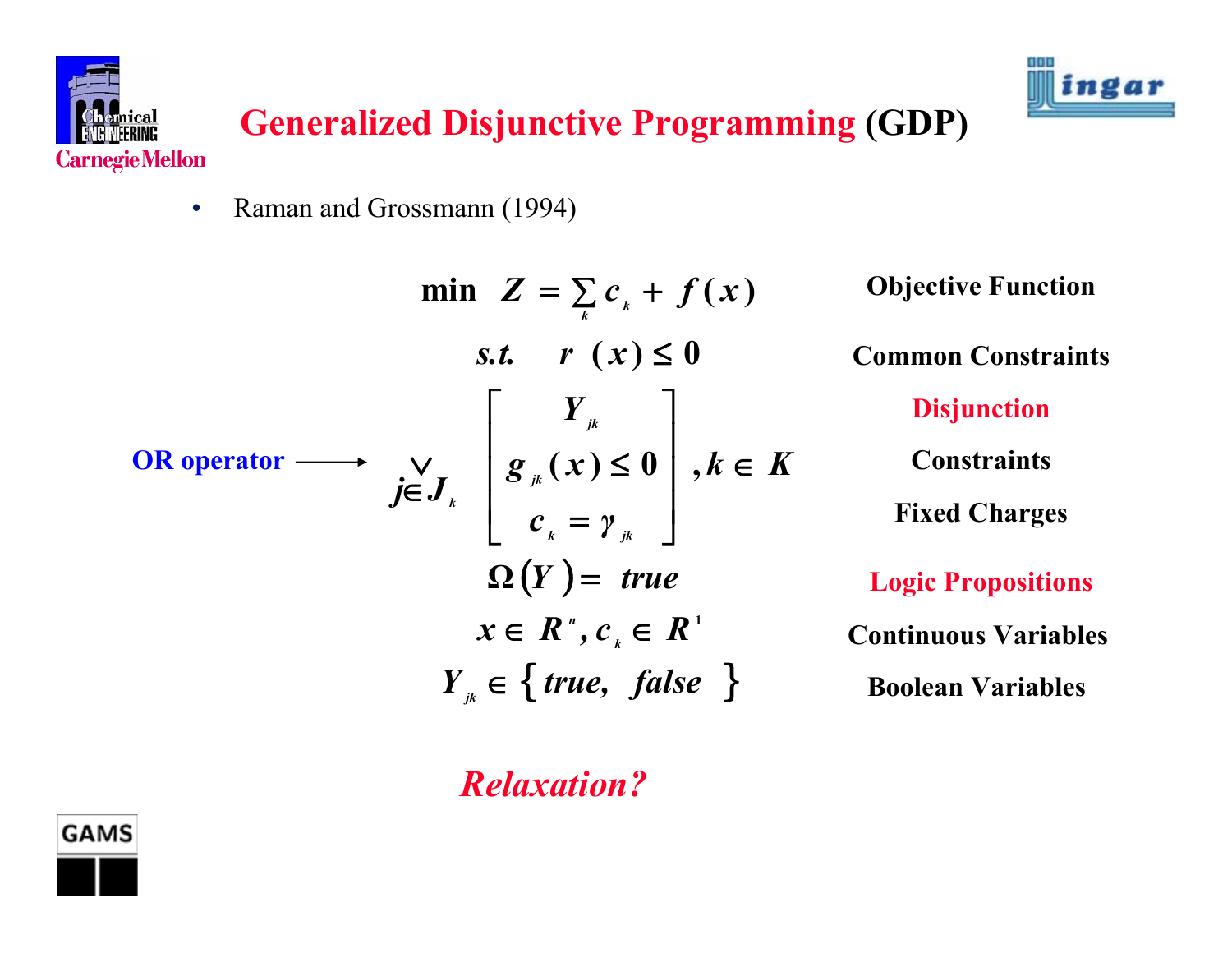



# **Big-M MINLP (BM)**

•**MINLP reformulation of GDP**

$$
\min Z = \sum_{k \in K} \sum_{j \in J_k} \gamma_{jk} y_{jk} + f(x)
$$
  
s.t.  $r(x) \le 0$   
 $g_{jk}(x) \le M_{jk}(1-y_{jk}), j \in J_k, k \in K$  Big-M Parameter  

$$
\sum_{j \in J_k} y_{jk} = 1, k \in K
$$
  
 $Ay \le a$  Logic constraints  
 $x \ge 0, y_{jk} \in \{0,1\}$ 

#### **NLP Relaxation** $0 \leq y_{ik} \leq 1$

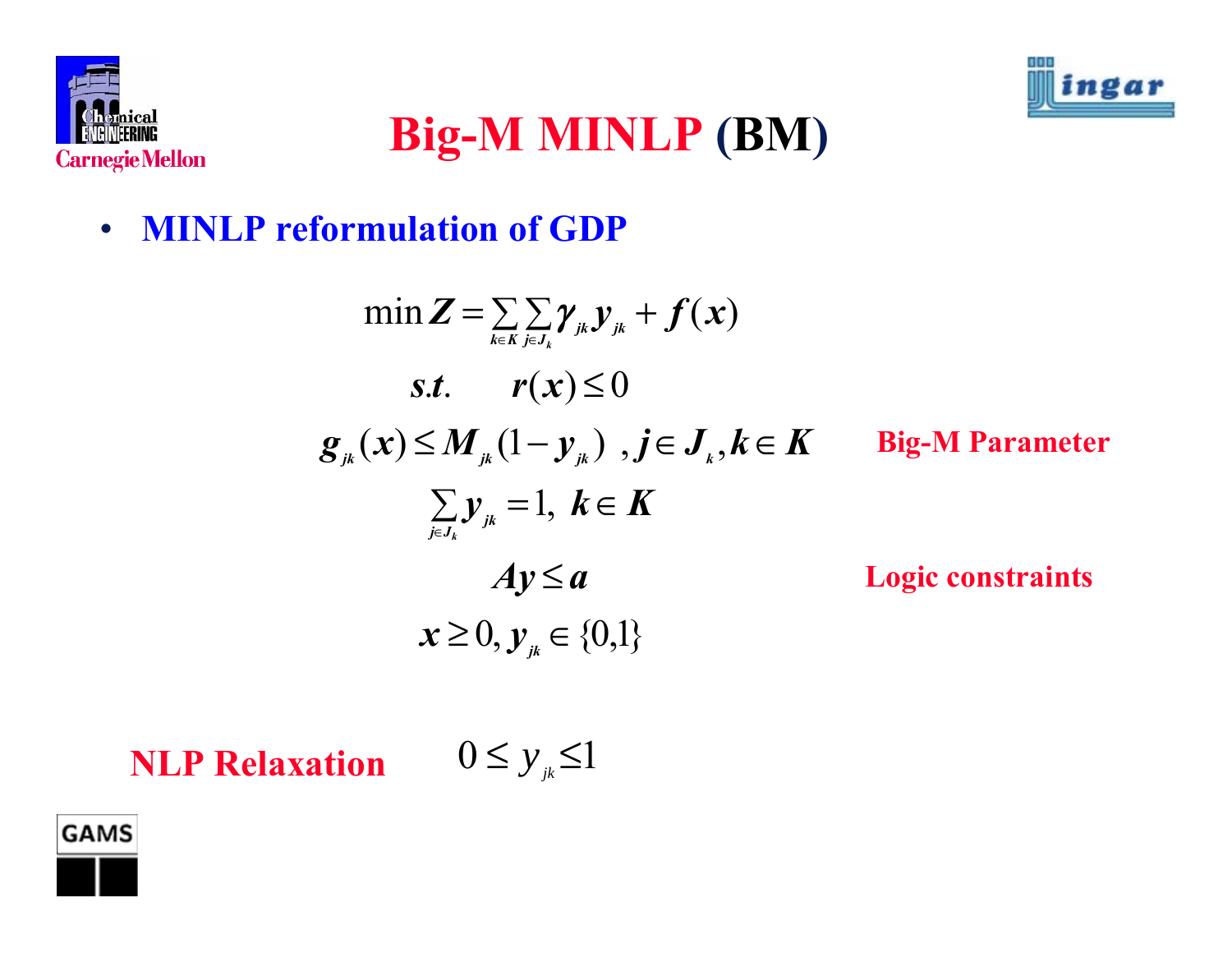



## **Convex Hull Formulation**

 $\bullet$ **Consider Disjunction** *k*  ∈ *K*

$$
\bigvee_{j \in J_k} \left[ \begin{array}{c} Y_{jk} \\ g_{jk}(x) \le 0 \\ c = \gamma_{jk} \end{array} \right]
$$

- **Theorem: Convex Hull of Disjunction k** *(Lee, Grossmann, 2000)*
	- $\overline{\mathbb{R}}$ **E** Disaggregated variables  $V^j$

$$
\{(x,c) | x = \sum_{j \in J_k} v^{jk}, \quad c = \sum_{j \in J} \lambda_{jk} \gamma_{jk},
$$
  
\n
$$
0 \le v^{jk} \le \lambda_{jk} U_{jk}, j \in J_k \implies \text{Convex Constraints}
$$
  
\n
$$
\sum_{j \in J_k} \lambda_{jk} = 1, \quad 0 < \lambda_{jk} \le 1,
$$
  
\n
$$
\lambda_{jk} g_{jk} (v^{jk} / \lambda_{jk}) \le 0, j \in J_k \}
$$

<sup>λ</sup>**<sup>j</sup> - weights for linear combination**

**- Generalization of Stubbs and Mehrotra (1999)**

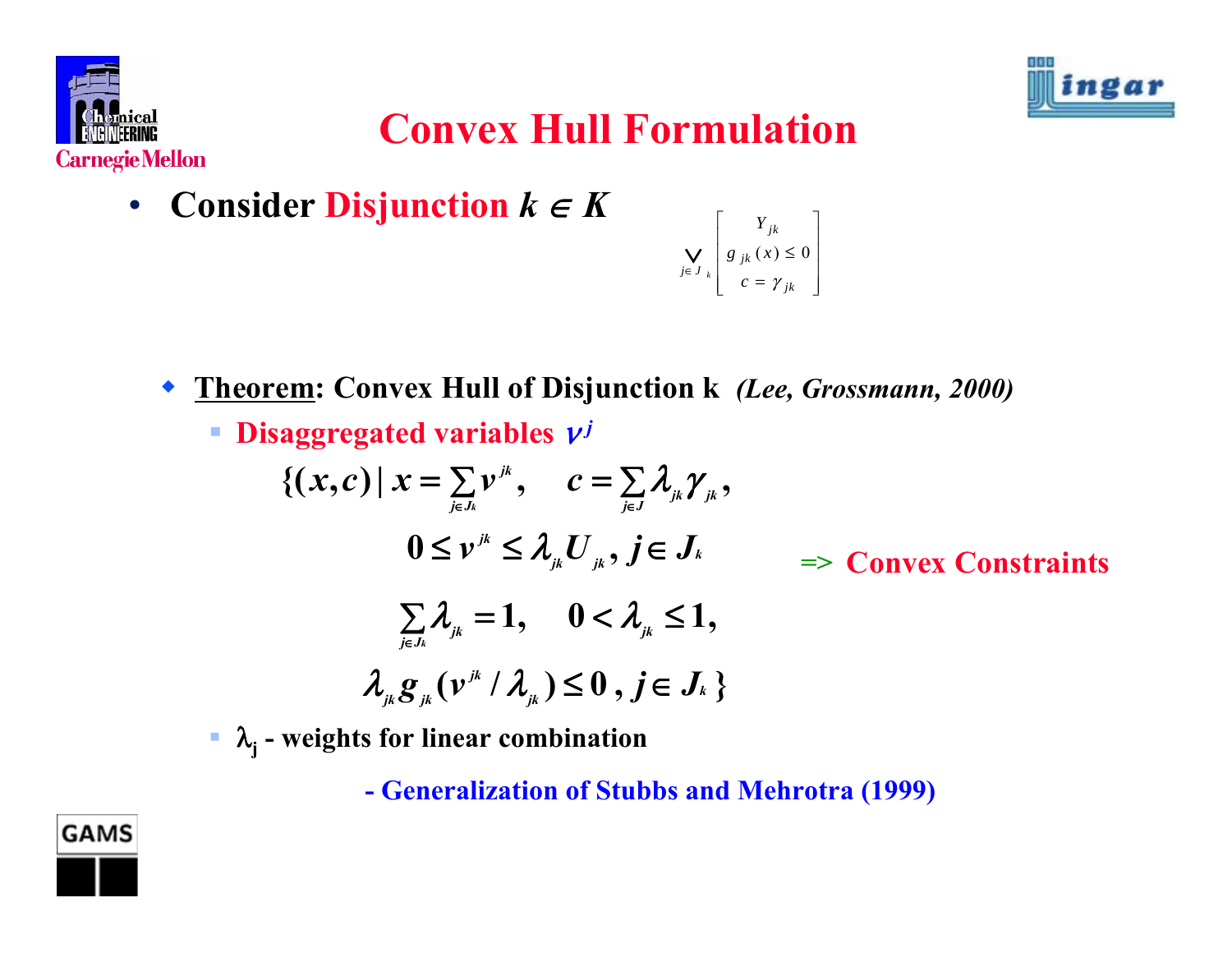



# **Convex Relaxation Problem (CRP)**

**CRP:**

$$
\min Z = \sum_{k \in K} \sum_{j \in J_k} \gamma_{jk} \lambda_{jk} + f(x)
$$
\n
$$
s.t. \quad r(x) \le 0
$$
\n
$$
x = \sum_{j \in J_k} v^{jk}, k \in K
$$
\n
$$
0 \le v^{jk} \le \lambda_{jk} U_{jk}, j \in J_k, k \in K
$$
\n
$$
\sum_{j \in J_k} \lambda_{jk} = 1, k \in K
$$
\n
$$
\lambda_{jk} g_{jk} (v^{jk} / \lambda_{jk}) \le 0, j \in J_k, k \in K
$$
\n
$$
A \lambda \le a
$$
\n
$$
x, v^{jk} \ge 0, 0 \le \lambda_{jk} \le 1, j \in J_k, k \in K
$$

**Property:** *The NLP (CRP) yields a lower bound to optimum of (GDP).*

 $\blacklozenge$ **Remark:** *MINLP reformulation by setting*  $\lambda_{jk} = 0,1$ 

**GAMS**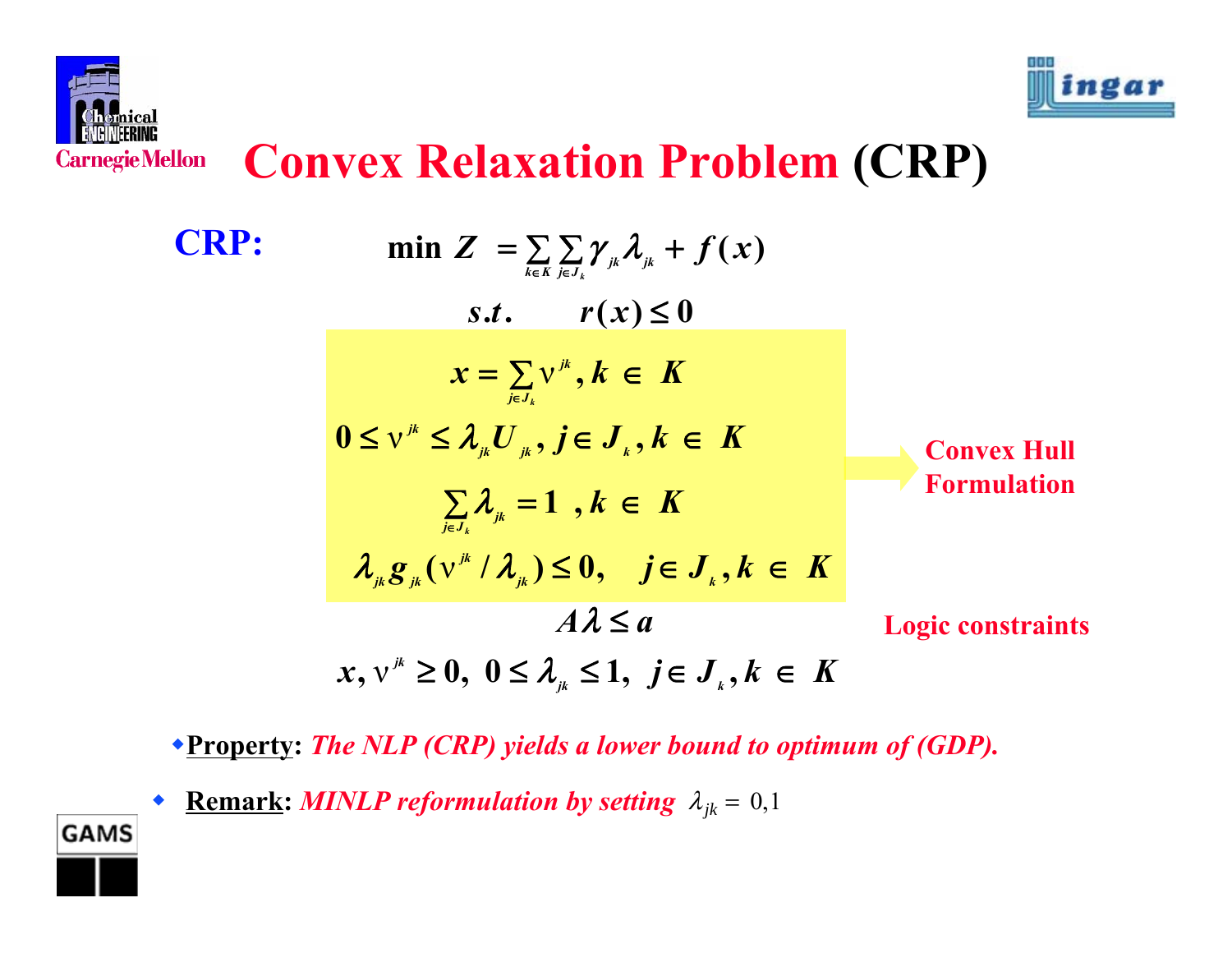



# **Big-M MINLP (BM)**

 $\blacklozenge$  **Theorem:** *The relaxation of (CRP) yields a lower bound that is greater than or equal to the lower bound that is obtained from the relaxation of problem (BM):*

RBM:  
\n
$$
\min Z = \sum_{k \in K} \sum_{j \in J_k} \gamma_{jk} y_{jk} + f(x)
$$
\n
$$
s.t. \quad r(x) \le 0
$$
\n
$$
g_{jk}(x) \le M_{jk} (1 - y_{jk}) \quad j \in J_k, k \in K
$$
\n
$$
\sum_{j \in J_k} y_{jk} = 1, \ k \in K
$$
\n
$$
Ay \le a
$$
\n
$$
x \ge 0, \ 0 \le y_{jk} \le 1
$$

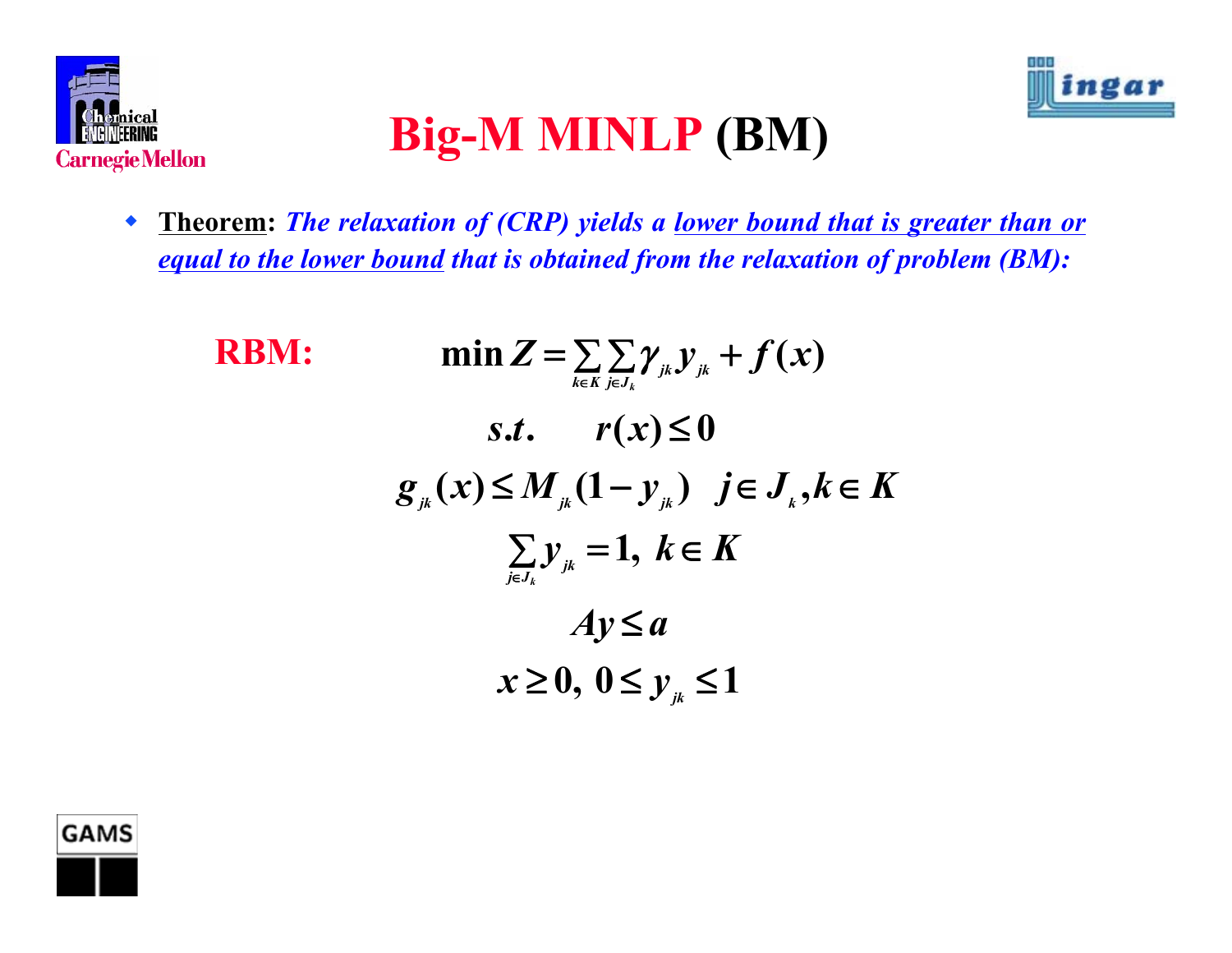

## **Methods Generalized Disjunctive Programming**





**GAMS**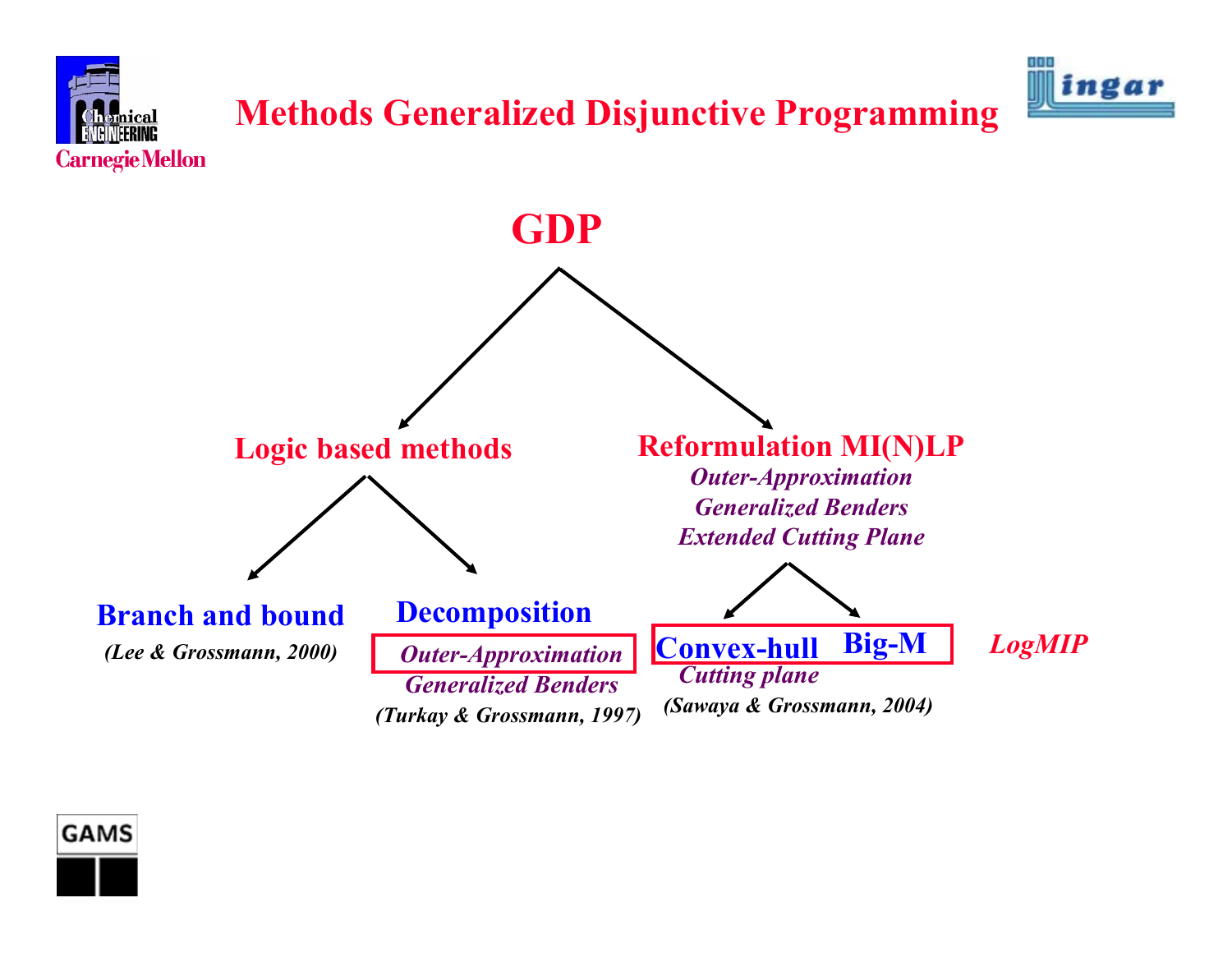

**GAMS** 

### **LogMIP Language Syntax**



### **Carnegie Mellon**

### **Properties of LogMIP language**

- Simple syntax
- Semantic close to disjunction expression to model blocks, exclusive between them
- The syntax must be known for a regular user
- The syntax construction must allow the definition of embeded disjunctions

### **Notation**

| <b>Symbol</b> | <b>Meaning</b>                          |
|---------------|-----------------------------------------|
| $\langle$ >   | The phrase enclosed is a syntactic rule |
| Word          | Token                                   |
| $\mathbf{H}$  | Optional expression                     |
| $\{ \}$       | Expression that can be repeated         |
| ( )           | Expression enclosed can be grouped      |
|               | Dafina lika                             |

- ::= Define like
	- | OR

### **Rules describing LogMIP syntax**

```
\leqLOGMIP Model\geq::=
  <Disjunction Declaration> {; <LogMIP Model>}
   | <Disjunction Definitio
n> {; <LogMIP Model>}
 ;
<Disjunction Declaration> ::=
  disjunction ide
n
tifier {, identifier} ;
 ;
<Disjunction Definition> ::=
  disjunction identifier is <If Sentence> 
 ;
```

```
\leqIf Sentence> ::=
```
;

```
if <condition> then <components> else
<components> end if ;
```

```
| if <condition> the
n <components> {elsif
<condition> then <components
>} end if
```

```
;
<components> ::=
  entity {; entity} [; <If Sentence>]
```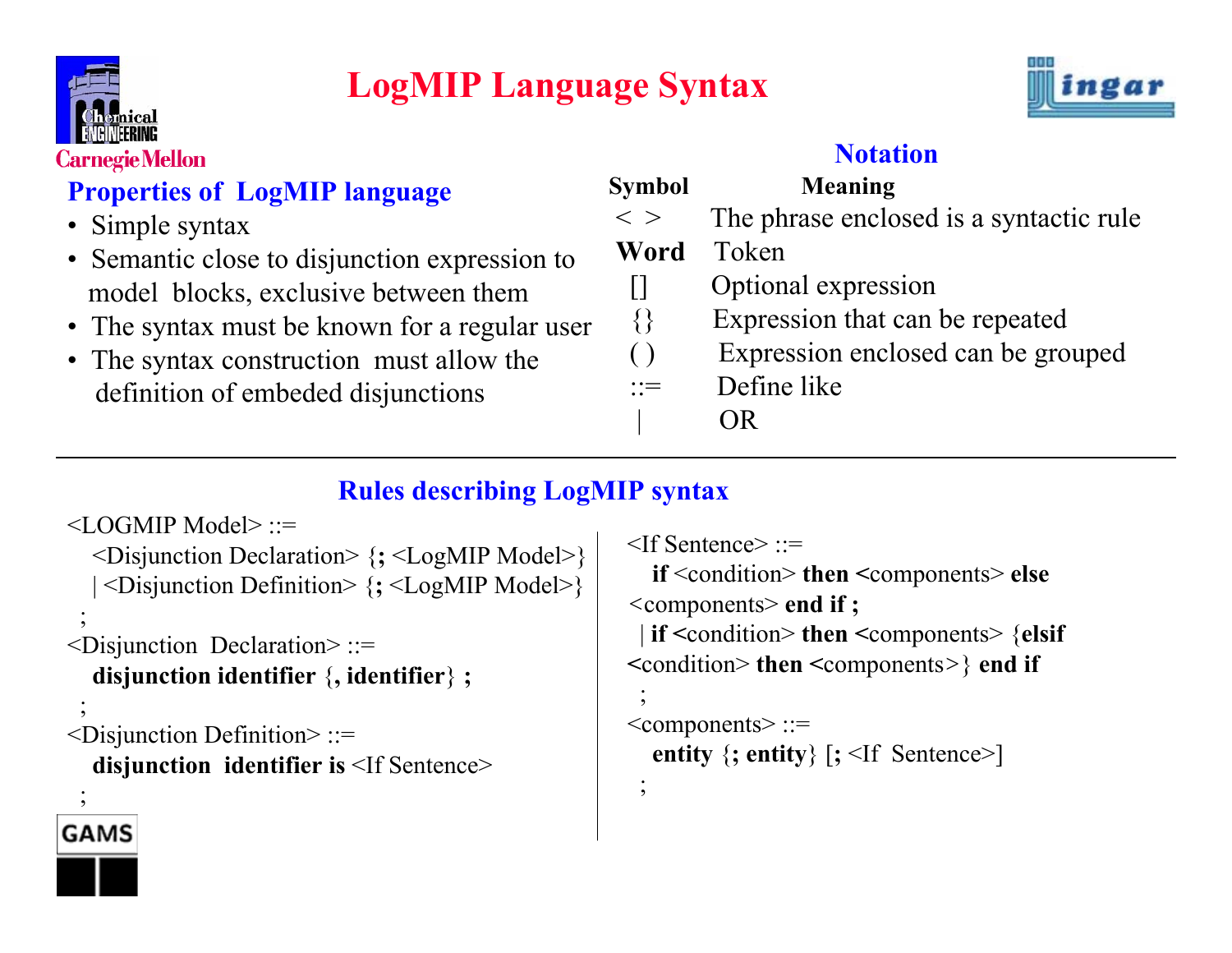

## **Examples**



 $\begin{array}{c} \textbf{CarnegieMellon} \ \end{array}$   $\begin{array}{c} \begin{bmatrix} \textbf{True} \\ \textbf{Constraint} \end{bmatrix} \ \end{array} \times \begin{bmatrix} \textbf{False} \\ \textbf{Constraint} \end{bmatrix}$   $\begin{array}{c} \textbf{Noting two terms disjunction} \end{array}$ 

### **IF (condition,) THEN**

 $Constants$  *to be considered when condition<sub>1</sub> is True* **ELSE**

 $Constants$  *to be considered when condition<sub>1</sub> is False* **END IF**



 $Constants$  *to be considered when condition<sub>1</sub> is True* **ELSIF (condition2) THEN**

 $Constants$  *to be considered when condition<sub>1</sub> is True* **ELSIF (condition3) THEN**

**ELSIF (conditionN) THEN**

*...*

*Constraints to be considered when condition1 is True* **END IF**



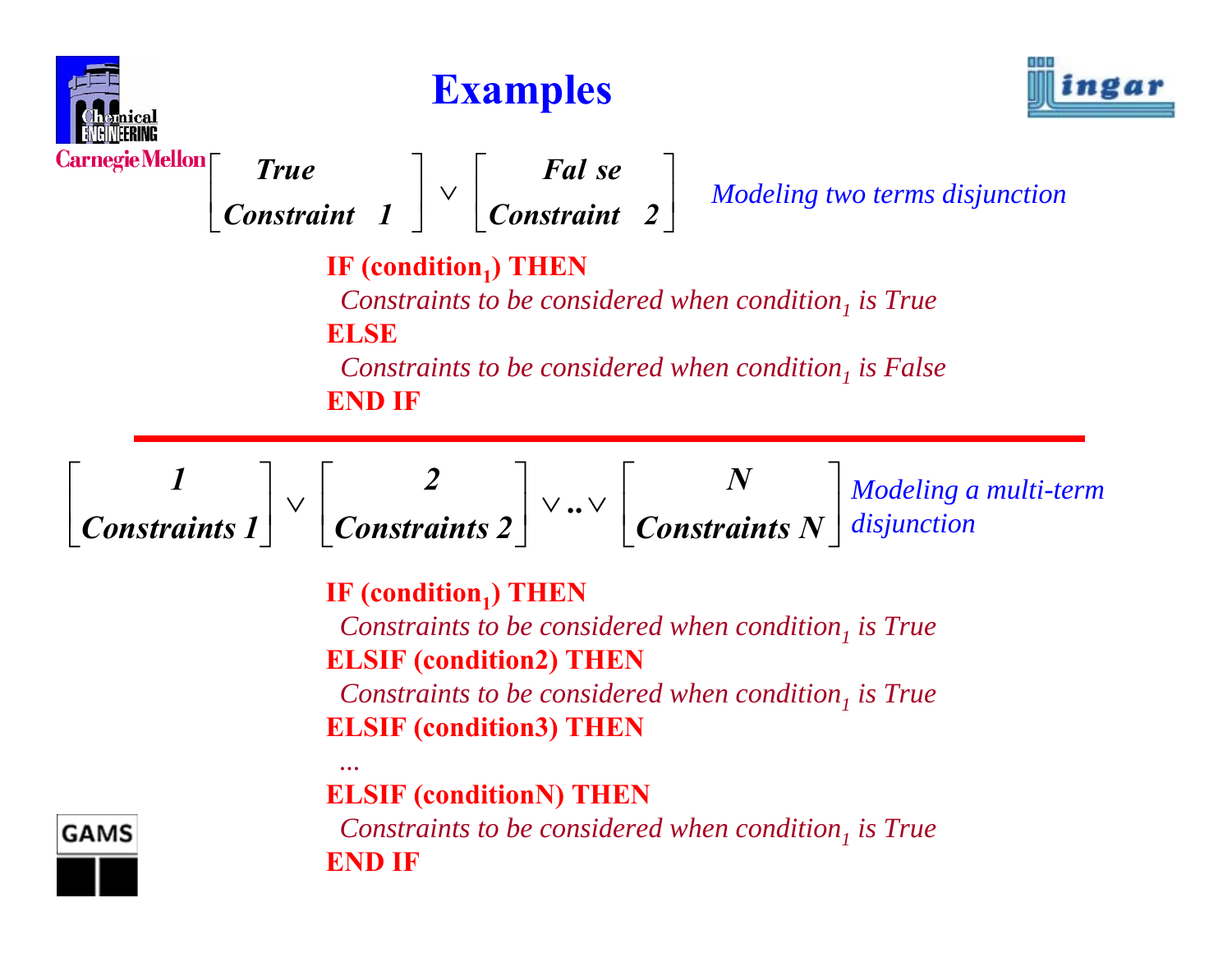

### **Small Example**



$$
min\ c\ +\ 2x_1\ +x_2
$$

*s.a.:* 

$$
\begin{bmatrix} Y_1 \\ -x_1 + x_2 + 2 \le 0 \\ c = 5 \end{bmatrix} \vee \begin{bmatrix} Y_2 \\ 2 - x_2 \le 0 \\ c = 7 \end{bmatrix}
$$

$$
\begin{bmatrix} Y_3 \\ x_1 - x_2 \le I \end{bmatrix} \vee \begin{bmatrix} \neg Y_3 \\ x_1 = 0 \end{bmatrix}
$$

$$
Y_1 \land \neg Y_2 \Rightarrow \neg Y_3
$$

$$
\neg (Y_2 \land Y_3)
$$

$$
0\leq x_1\leq 5,\: 0\leq x_2\leq 5,\: c\geq 0
$$

$$
Y_j \in \{true, false\}, j = 1, 2, 3
$$

**GAMS**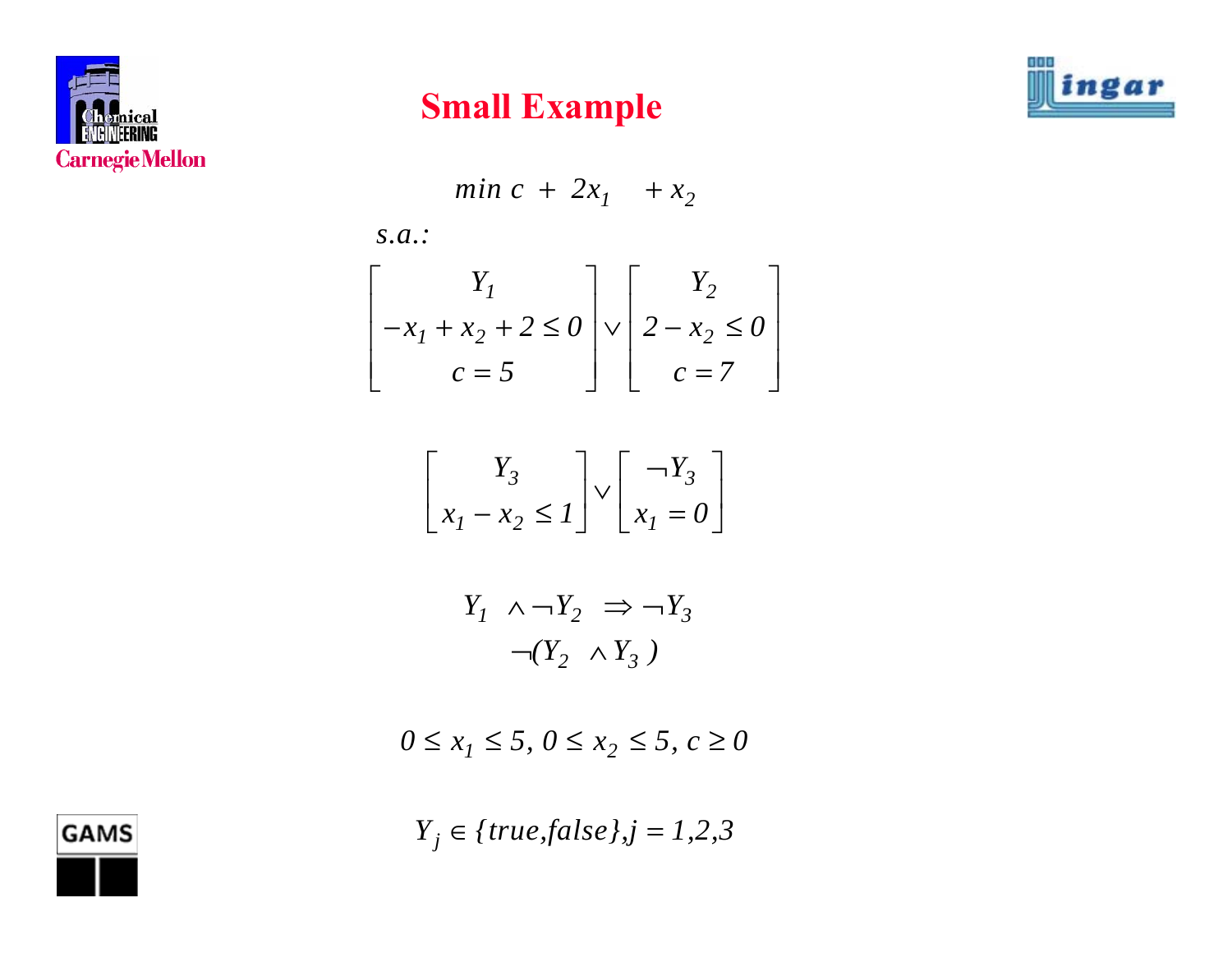

### **Small Example**



**SET I /1\*3/; SET J /1\*2/; BINARY VARIABLES Y(I); POSITIVE VARIABLES X(J), C; VARIABLE Z; EQUATIONS EQUAT1, EQUAT2, EQUAT3, EQUAT4, EQUAT5, EQUAT6, DUMMY, OBJECTIVE;**

**EQUAT1..**  $X('2') - X('1') + 2 = L = 0$ ; **EQUAT2.. C =E= 5; EQUAT3.. 2 - X('2') =L= 0; EQUAT4.. C =E= 7; EQUAT5.. X('1')-X('2') =L= 1; EQUAT6.. X('1') =E= 0; DUMMY.. SUM(I, Y(I)) =G= 0;**

**OBJECTIVE.. Z =E= C + 2\*X('1') + X('2'); X.UP(J)=20; C.UP=7;**



#### **\$ONTEXT BEGIN LOGMIP**

**DISJUNCTION D1, D2; D1 ISIF Y('1') THEN EQUAT1; EQUAT2; ELSIF Y('2') THEN EQUAT3; EQUAT4; ENDIF; D2 ISIF Y('3') THEN EQUAT5; ELSEEQUAT6; ENDIF; Y('1') and not Y('2') -> not Y('3');**  $Y('2') \rightarrow not Y('3');$ **Y('3') -> not Y('2') ;**

**\$OFFTEXT END LOGMIP OPTION MIP=LOGMIPM; MODEL PEQUE /ALL/; SOLVE PEQUE USING MIP MINIMIZING Z;**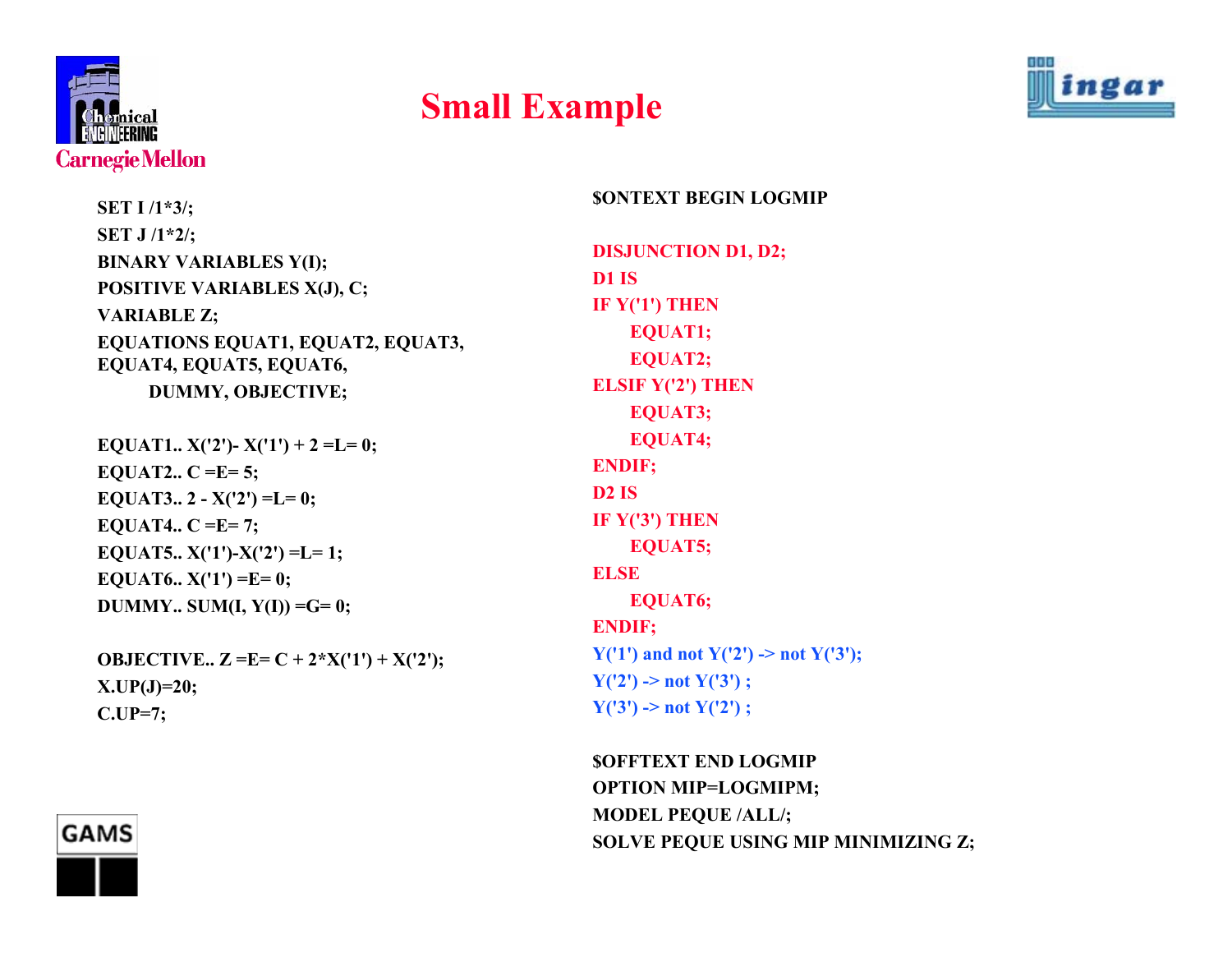





**Recent developments** -**Disjunctions specified with IF Then ELSE statements** *DISJUNCTION D1(I,K,J); D1(I,K,J) with (L(I,K,J)) IS IF Y(I,K,J) THEN NOCLASH1(I,K,J); ELSENOCLASH2(I,K,J); ENDIF;*

-**Logic can be specified in symbolic form (**<sup>⇒</sup>**, OR, AND, NOT ) or special operators (ATMOST, ATLEAST, EXACTLY)** -**Linear case: MILP reformulation big-M, convex hull** -**Nonlinear: Logic-based OA**

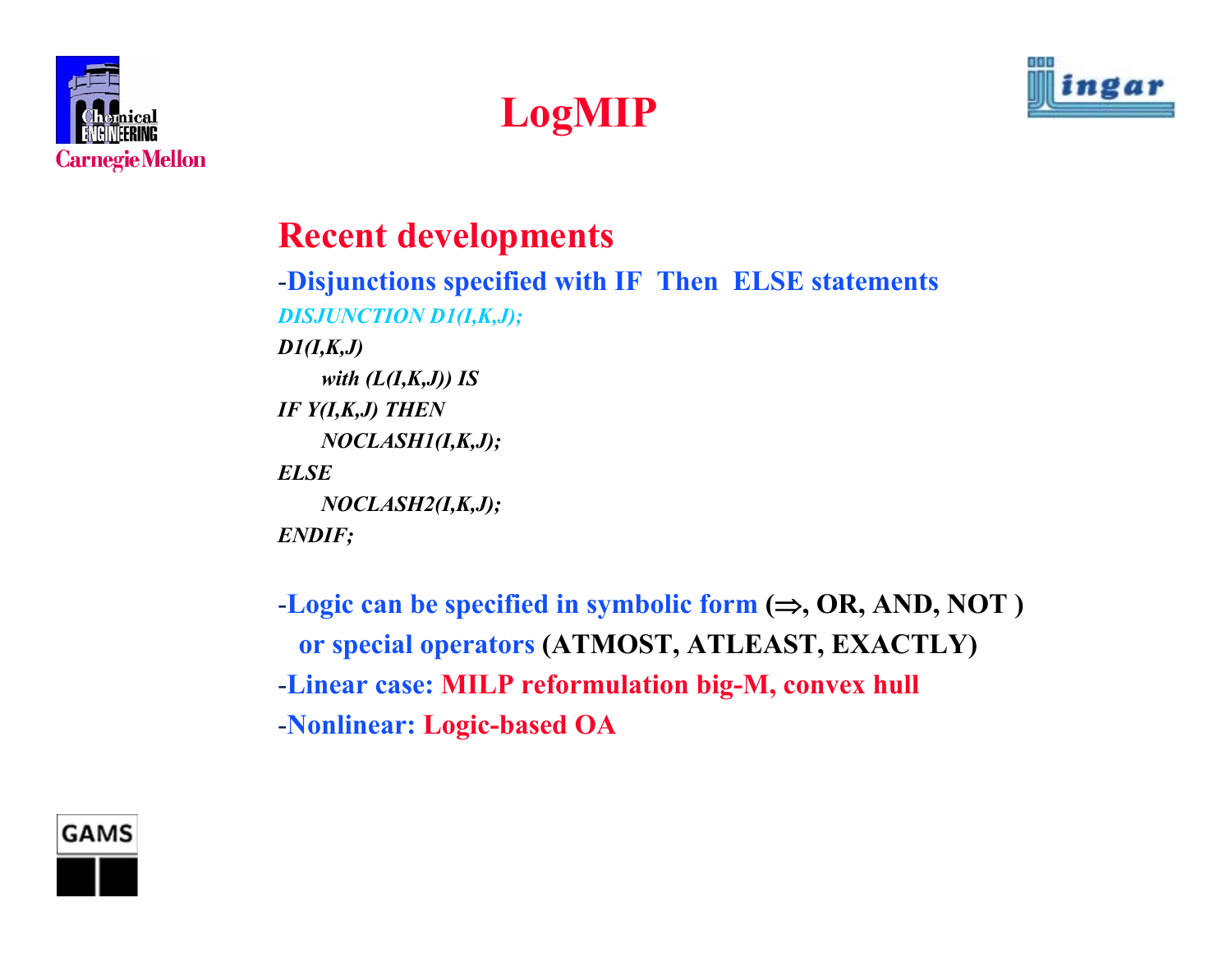

do

### *Filter*

### *Pipe*

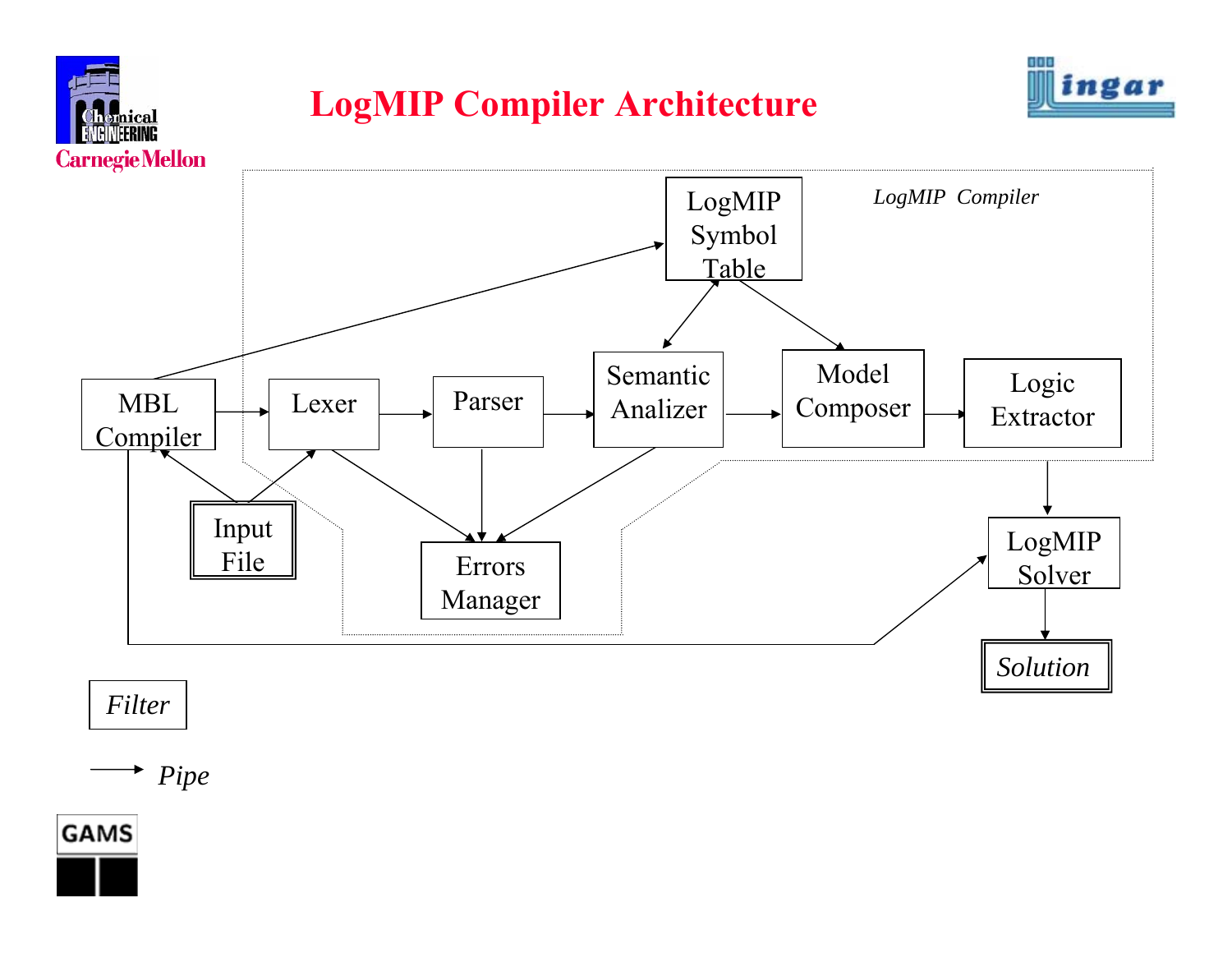

## **Strip-packing Problem**



### **Problem statement:** *Hifi (1998)*

- Given a set of small rectangles with width **w<sub>i</sub> and length** l<sub>i</sub>.
- **- Large rectangular strip of fixed width W and unknown length L.**
- **- Objective is to fit small rectangles onto strip without overlap and rotation while minimizing length L of the strip.**





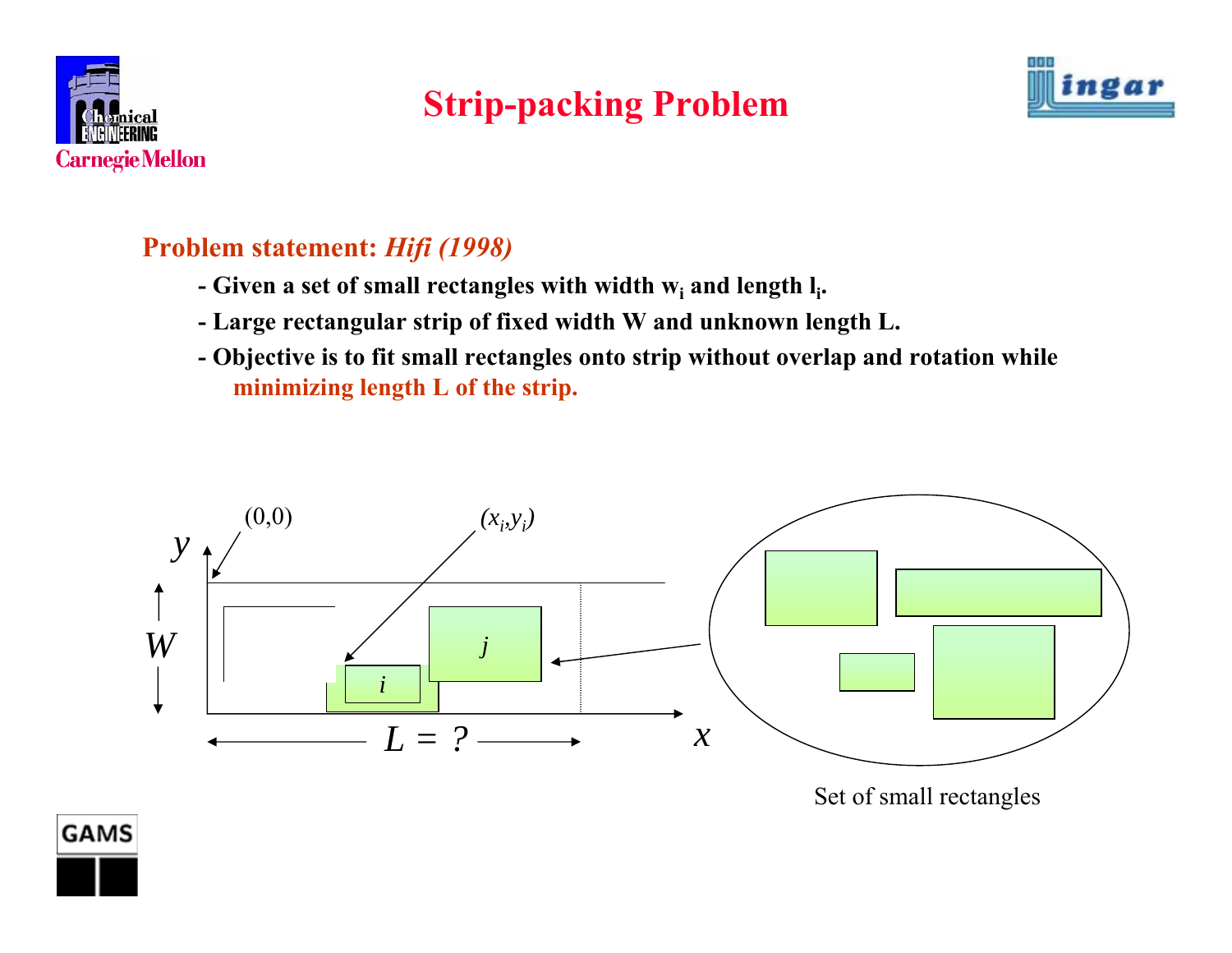

**GDP Model ForStrip-packing Problem**





*Objective function Minimize length*

*Disjunctive constraints No overlap between rectangles*

*Bounds on variables*

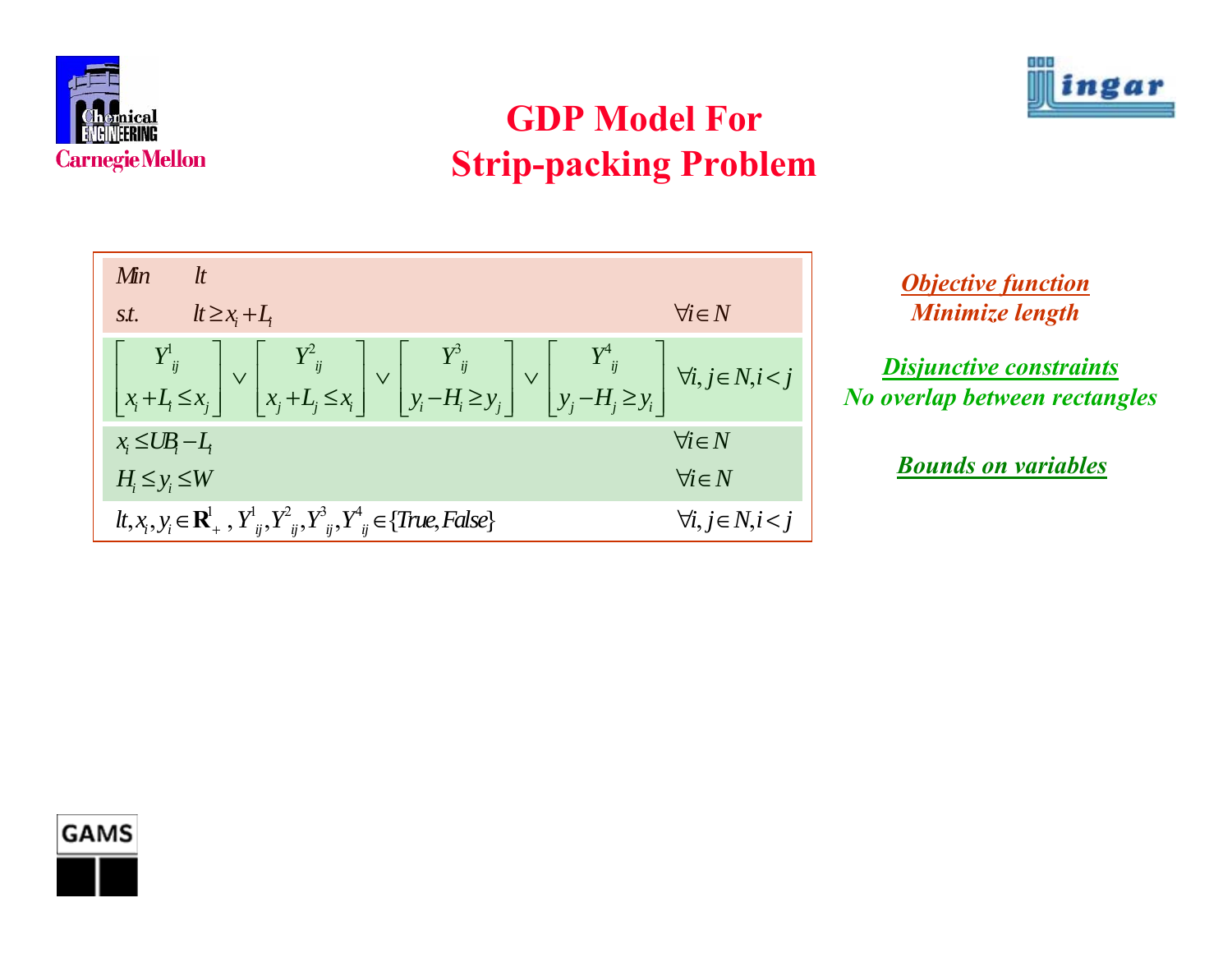



## **Zero-wait Job-shop Scheduling Problem**

### **Problem Statement:** *Raman R. & Grossmann I.E. (1994)*

- **- Set of jobs i**  ∈ **I must be processed sequentially on a set of consecutive stages j**  ∈ **J.**
	- **· All jobs can be sequenced on a subset of stages j**  ∈ **J(i).**
	- **· Zero-wait transfer is assumed between stages.**
- **- Objective is to obtain a schedule that minimizes makespan.**



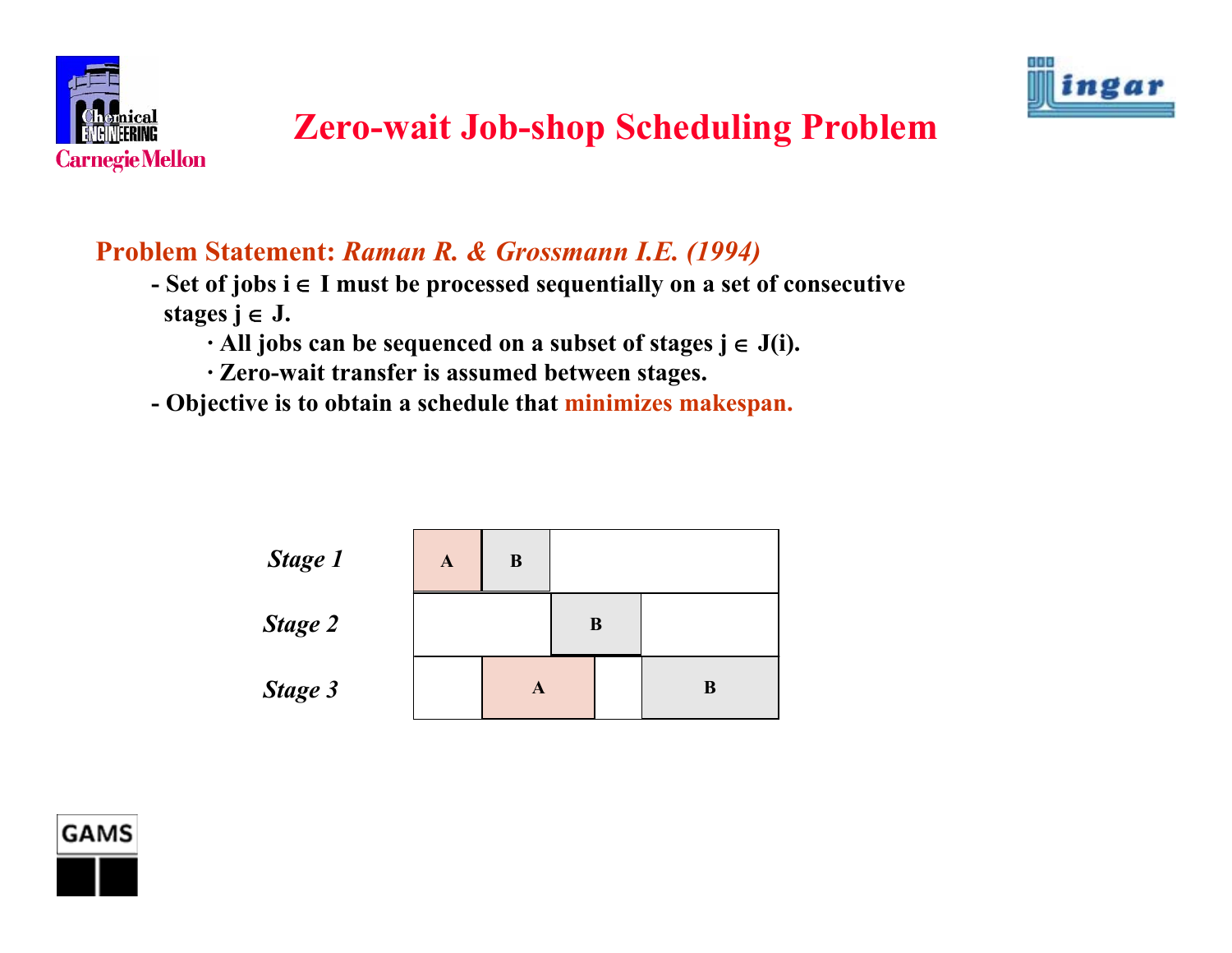



## **GDP Model For Zero-wait Job-shop Scheduling Problem**



*Objective function Minimize makespan*

*Disjunctive constraints No clashes between jobs*

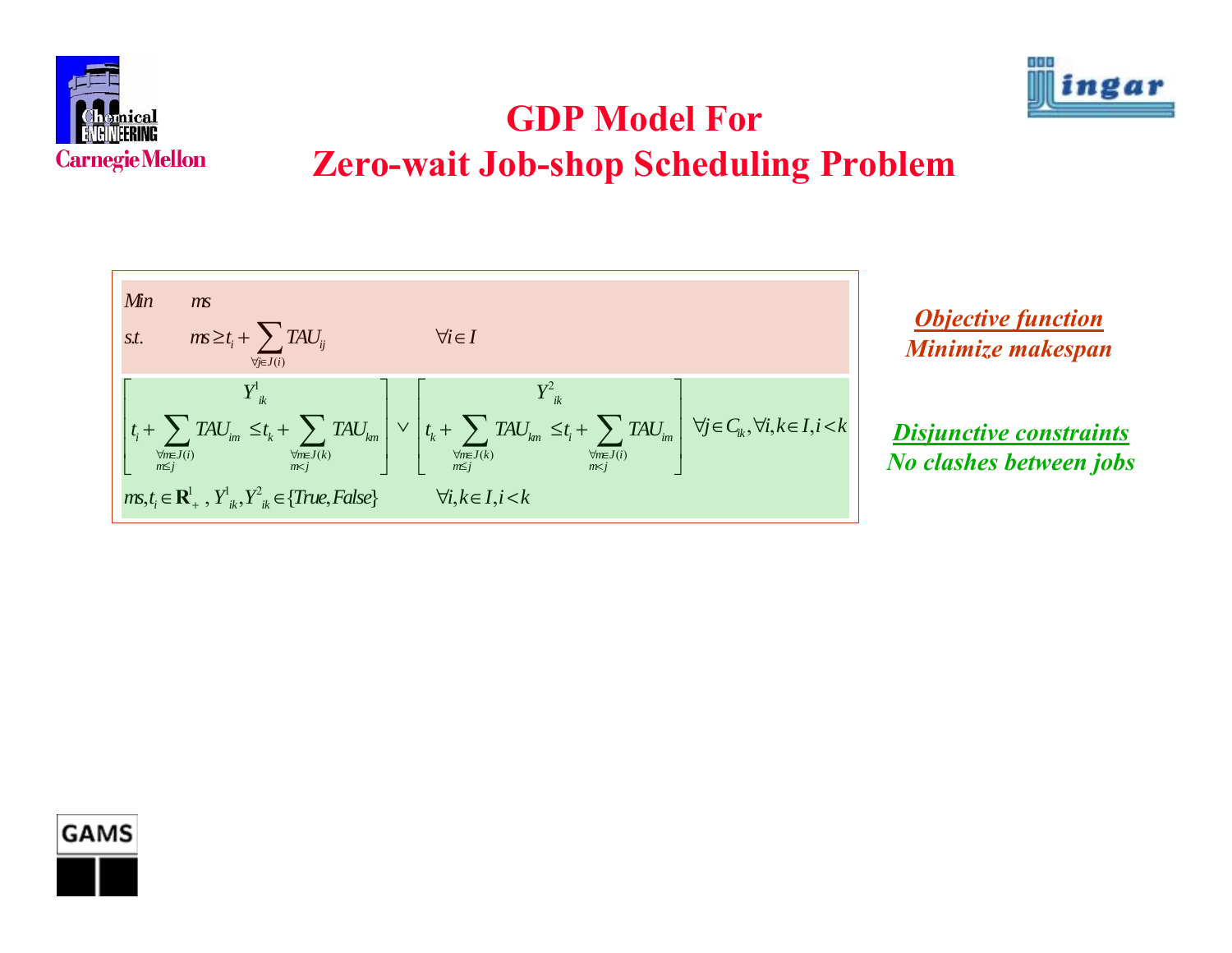

### **Retrofit Planning Problem**



### **Problem Statement:** *Jackson J. & Grossmann I.E. (2002)*

- **- Retrofit: Redesign of existing plant.**
	- **· Improvements such as higher yield, increased cap acity, energy red u ction.**
- **- Objective is to identify modifications that maximize economic potential, given time horizon and limited capital investments.**

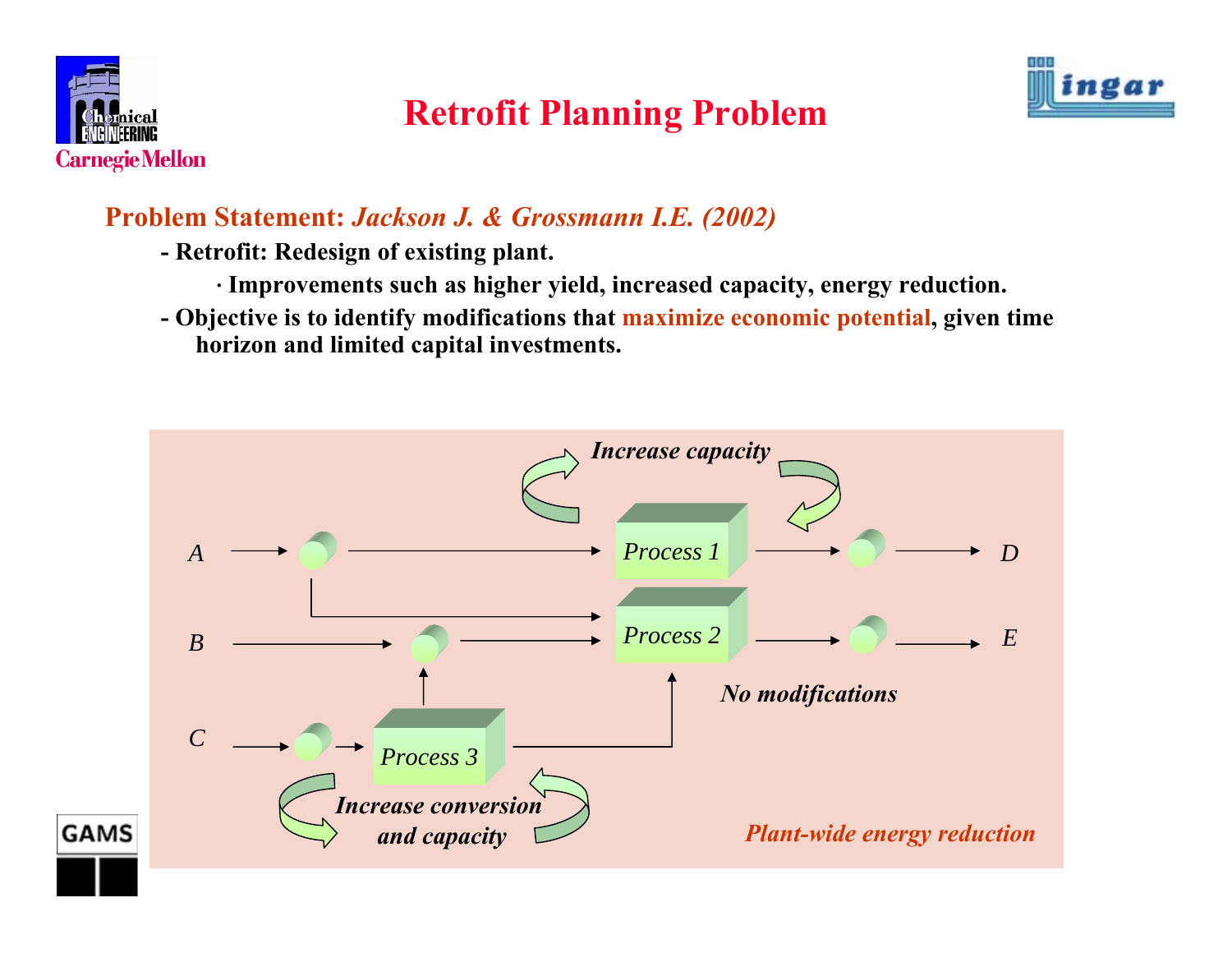

Car

GA

### **GDP Model For Retrofit Planning Problem**



| <u>y Giyy</u> cannya |                                                                                                                                                                                                                                  |                                                                                                                                                                                                                                                                                                                                                                                                                      |
|----------------------|----------------------------------------------------------------------------------------------------------------------------------------------------------------------------------------------------------------------------------|----------------------------------------------------------------------------------------------------------------------------------------------------------------------------------------------------------------------------------------------------------------------------------------------------------------------------------------------------------------------------------------------------------------------|
|                      |                                                                                                                                                                                                                                  | <b>negie Mellon</b> $\sum_{\forall i \in T} \sum_{\forall s \in S_{\text{max}}} P_{R_i}{}^t m f_s{}^t - \sum_{\forall t \in T} \sum_{\forall s \in S_{\text{max}}} P_{R_i}{}^t m f_s{}^t - \sum_{\forall t \in T} P_{R} S T q s t^t - \sum_{\forall t \in T} P_{R} W T q w t^t$                                                                                                                                      |
|                      |                                                                                                                                                                                                                                  |                                                                                                                                                                                                                                                                                                                                                                                                                      |
|                      | $- \sum_{n=1}^{\infty} \sum_{n=1}^{\infty} f c_n^{\ t} - \sum_{n=1}^{\infty} e c^n$                                                                                                                                              |                                                                                                                                                                                                                                                                                                                                                                                                                      |
|                      | $mf_{x}^{t} = f_{x}^{t} M W_{x}$<br>S.t.                                                                                                                                                                                         | $\forall s \in S, \forall t \in T$                                                                                                                                                                                                                                                                                                                                                                                   |
|                      | $mf' \geq DEM'$<br>$mf_{s}^{\ t} \leq SUP_{s}^{\ t}$                                                                                                                                                                             | $\forall s \in S$ <sub>prod</sub> , $\forall t \in T$<br>$\forall s \in S_{raw}, \forall t \in T$                                                                                                                                                                                                                                                                                                                    |
|                      | $\sum_{\forall s \in S} m f_s^t = \sum_{\forall s \in S} m f_s^t$                                                                                                                                                                | $\forall n \in N, \forall t \in T$                                                                                                                                                                                                                                                                                                                                                                                   |
|                      |                                                                                                                                                                                                                                  |                                                                                                                                                                                                                                                                                                                                                                                                                      |
|                      | $\sum_{\forall s \in S_{p_{in}}} m f_s^t = \sum_{\forall s \in S_{p_{out}}} m f_s^t + u n r c t_p^t$                                                                                                                             | $\forall p \in P, \forall t \in T$                                                                                                                                                                                                                                                                                                                                                                                   |
|                      |                                                                                                                                                                                                                                  |                                                                                                                                                                                                                                                                                                                                                                                                                      |
|                      |                                                                                                                                                                                                                                  |                                                                                                                                                                                                                                                                                                                                                                                                                      |
|                      | $\bigvee_{\forall m \in M} \left  \ f_s^{t} \ = \ f_{_{p_{l m i}}}{}^{t} \big( \frac{G \, M \, A_s^{_{t}}}{G \, M \, A_{_{p_{l m i}}}} \big) E \, T A_{_{p m}}{}^{t}$                                                            | $\forall s \in S_{p_{out}}, \forall p \in P, \forall t \in T$                                                                                                                                                                                                                                                                                                                                                        |
|                      | $\bigg  \sum_{\forall s \in S_{p_{in}}} mf_s^t \leq CAP_{pm}^{t}$                                                                                                                                                                |                                                                                                                                                                                                                                                                                                                                                                                                                      |
|                      |                                                                                                                                                                                                                                  |                                                                                                                                                                                                                                                                                                                                                                                                                      |
|                      | $\bigvee_{\forall m \in M} \left[ \begin{array}{c} W_{p_m} \\ f c_p^t = F C_{p_m}^t \end{array} \right]$                                                                                                                         | $\forall p \in P, \forall t \in T$                                                                                                                                                                                                                                                                                                                                                                                   |
|                      | $q_{sk}^{t} = mf_{s}^{t}CP_{s}(T_{s_{out_{k}}}^{t} - T_{s_{in_{k}}}^{t})$                                                                                                                                                        | $\forall s \in S_{cold}, \forall k \in K, \forall t \in T$                                                                                                                                                                                                                                                                                                                                                           |
|                      | $q_{sk}^{t} = mf_{s}^{t}CP_{s}(T_{s_{ik}}^{t} - T_{s_{out}}^{t})$                                                                                                                                                                | $\forall s \in S_{hot}, \forall k \in K, \forall t \in T$                                                                                                                                                                                                                                                                                                                                                            |
|                      |                                                                                                                                                                                                                                  | $\left[ \; q_{s t'}^{i} = \sum_{\forall_{k \in K}} \sum_{\forall_{s \in S_{cut}}} q_{s k}^{i} \; \right] \; \vee \; \left[ \; r_{k}{}^{i} - r_{k-1}{}^{i} - q_{s t}{}_{k}{}^{i} + q_{w \, t}{}_{k}{}^{i} = \sum_{\forall_{s \in S_{int}}} q_{s k}{}^{i} - \sum_{\forall_{s \in S_{cut}}} q_{s k}{}^{i} \; \right] \\ q_{s t}^{i} = \sum_{\forall_{k \in K}} \sum_{\forall_{s \in S_{cut}}} q_{s k}{}^{i} \; \right]$ |
|                      |                                                                                                                                                                                                                                  |                                                                                                                                                                                                                                                                                                                                                                                                                      |
|                      |                                                                                                                                                                                                                                  | $\forall k \in K, \forall t \in T$                                                                                                                                                                                                                                                                                                                                                                                   |
|                      |                                                                                                                                                                                                                                  |                                                                                                                                                                                                                                                                                                                                                                                                                      |
|                      |                                                                                                                                                                                                                                  |                                                                                                                                                                                                                                                                                                                                                                                                                      |
|                      | $\begin{vmatrix} V_1^t & V_2^t \\ e c^t = E F C_1^t \end{vmatrix}$ $\vee$ $\begin{vmatrix} V_2^t & V_2^t \\ e c^t = E F C_2^t \end{vmatrix}$                                                                                     | $\forall t \in T$                                                                                                                                                                                                                                                                                                                                                                                                    |
|                      |                                                                                                                                                                                                                                  | $\forall t \in T$                                                                                                                                                                                                                                                                                                                                                                                                    |
|                      | $\sum_{\forall s \in P} f c_{p} ' + e c' + \sum_{\forall s \in S_{\text{new}}} P R_{s} ' m f_{s} ' + P R S T q s t' + P R W T q w t' \leq IN V'$                                                                                 | $\forall p \in P, \forall t \in T, \forall m \in M \setminus m_1$                                                                                                                                                                                                                                                                                                                                                    |
|                      | $Y_{\scriptscriptstyle{pm}}^{\qquad i} \rightarrow \bigwedge_{\scriptscriptstyle{m}} Y_{\scriptscriptstyle{pm}}^{\qquad i}$                                                                                                      | $\forall p \in P, \forall t \in T, \forall m \in M \setminus m_1$                                                                                                                                                                                                                                                                                                                                                    |
|                      | $W_{\scriptscriptstyle{pm}}^{\qquad t} \rightarrow \underset{\scriptscriptstyle{\tau \rightarrow t}}{\wedge} W_{\scriptscriptstyle{p1}}^{\qquad t}$<br>$Y_{p1}^{\ t} \to W_{p1}^{\ t}$                                           | $\forall p \in P, \forall t \in T$                                                                                                                                                                                                                                                                                                                                                                                   |
|                      | $Y_{\scriptscriptstyle{pm}}^{\scriptscriptstyle{t}} \underset{\scriptscriptstyle{\tau< t}}{\wedge} \neg Y_{\scriptscriptstyle{pm}}^{\scriptscriptstyle{\tau}} \rightarrow W_{\scriptscriptstyle{pm}}^{\scriptscriptstyle{\tau}}$ | $\forall p \in P, \forall t \in T, \forall m \in M \setminus m$                                                                                                                                                                                                                                                                                                                                                      |
|                      | $X_i' \rightarrow \underset{\tau \rightarrow i}{\wedge} X_i^{\tau}$                                                                                                                                                              | $\forall t \in T, \forall j \in J \setminus j_1$                                                                                                                                                                                                                                                                                                                                                                     |
|                      | $V_i' \rightarrow \Lambda V_i'$                                                                                                                                                                                                  | $\forall t \in T, \forall j \in J \setminus j_1$                                                                                                                                                                                                                                                                                                                                                                     |
|                      | $X_1' \rightarrow V_1'$                                                                                                                                                                                                          | $\forall t \in T$                                                                                                                                                                                                                                                                                                                                                                                                    |
|                      | $X_i' \underset{\tau < t}{\wedge} \neg X_i^{\tau} \rightarrow V_i'$                                                                                                                                                              | $\forall t \in T, \forall j \in J \setminus j_1$                                                                                                                                                                                                                                                                                                                                                                     |
|                      | $mf_i^t, f_i^t \in \mathbf{R}^1$                                                                                                                                                                                                 | $\forall s \in S, \forall t \in T$                                                                                                                                                                                                                                                                                                                                                                                   |
|                      | $f_{\textit{int},p}{}^{t},\textit{unrct}_p{}^{t},\textit{fc}_p{}^{t} \in \mathbf{R}^1_+$                                                                                                                                         | $\forall p \in P, \forall t \in T$                                                                                                                                                                                                                                                                                                                                                                                   |
|                      | $q_{\mu}^{\phantom{\mu} \prime} \in \mathbf{R}^1_{\phantom{1} \mu}$                                                                                                                                                              | $\forall s \in S, \forall k \in K, \forall t \in T$                                                                                                                                                                                                                                                                                                                                                                  |
|                      | $qst^t, qwt^t, ec^t \in \mathbf{R}^1$                                                                                                                                                                                            | $\forall t \in T$                                                                                                                                                                                                                                                                                                                                                                                                    |
| ۱MS                  | $qst'$ , $qwt'$ , $r_i' \in \mathbf{R}^1$                                                                                                                                                                                        | $\forall k \in K, \forall t \in T$                                                                                                                                                                                                                                                                                                                                                                                   |
|                      | $Y_{\scriptscriptstyle{pm}}^{\scriptscriptstyle{i}}$ , $W_{\scriptscriptstyle{pm}}^{\scriptscriptstyle{i}} \in \{True, False\}$                                                                                                  | $\forall p \in P, \forall t \in T, \forall m \in M$                                                                                                                                                                                                                                                                                                                                                                  |
|                      | $X^{\prime}, V^{\prime} \in \{True, False\}$                                                                                                                                                                                     | $\forall j \in J, \forall t \in T$                                                                                                                                                                                                                                                                                                                                                                                   |

*Objective function Maximize economic potential*

> *Common constraints Mass balances*

*Disjunctive constraints Conversion/Capacity scenarios*

*Disjunctive constraints Energy r eduction scenarios*

*Common constraint Investment limit*

*Logic constraints Connect disjunctions*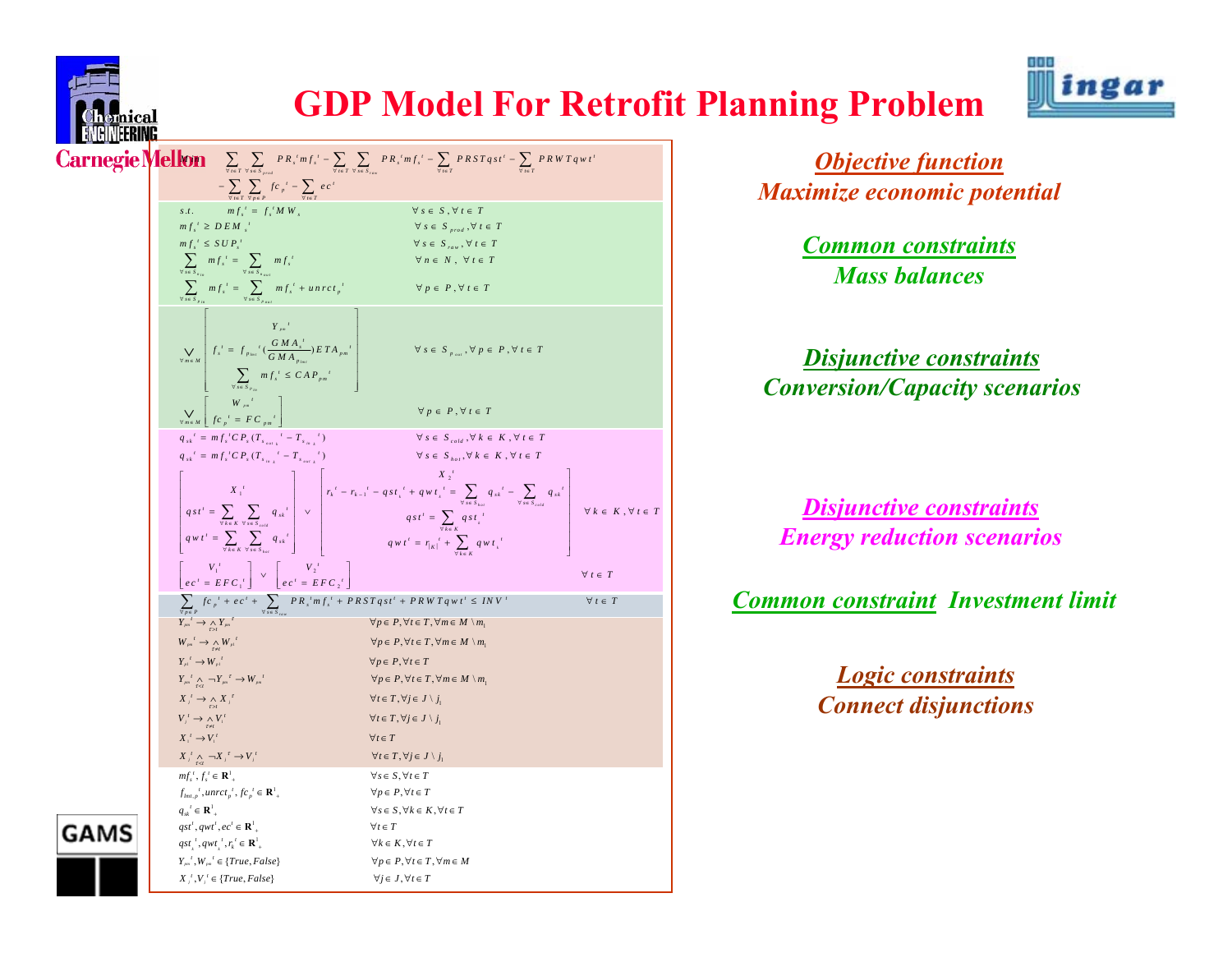



## **Computational Results**

### **Linear Disjunctive Problems**

| Problem    | #     | # var. | #     | <b>CPU</b>  | iter. BigM | nodes          | <b>CPU</b> | iter      | nodes     |
|------------|-------|--------|-------|-------------|------------|----------------|------------|-----------|-----------|
|            | disc. |        | Equat | <b>BigM</b> |            | <b>BigM</b>    | CH         | <b>CH</b> | <b>CH</b> |
|            | var.  |        |       | (sec.)      |            |                | (sec.)     |           |           |
| $cut-1$    | 24    | 34     | 30    | 0.05        | 64         | 32             | 0.11       | 92        | $\theta$  |
| $cut-2$    | 180   | 202    | 236   | 7.19        | 29,196     | 4673           | 43.78      | 44,434    | 873       |
| jobshop-1  | 12    | 21     | 13    | 0.05        | 5          | $\overline{0}$ | 0.001      | 9         | $\theta$  |
| jobshop-2  | 245   | 253    | 78    | 0.16        | 341        | 86             | 0.93       | 2155      | 200       |
| jobshop-3  | 320   | 319    | 219   | 3.57        | 10,034     | 2209           | 154.45     | 207,605   | 20,600    |
| jobshop-4  | 125   | 131    | 106   | 0.11        | 288        | 55             | 2.25       | 3035      | 299       |
| retrofit   | 72    | 160    | 211   | 0.72        | 1449       | 136            | 0.11       | 122       | $\theta$  |
| retrofitNS | 336   | 1685   | 2935  | 1810.11     | 6,995,748  | 494,291        | 2.08       | 3019      | 18        |
| pipeline   | 387   | 1640   | 3385  | 327.52      | 89,820     | 13,657         | 940.65     | 420,574   | 23,750    |

### **Performance of big-M and Convex Hull (CH) is problem dependent**



*CPLEX 7.5*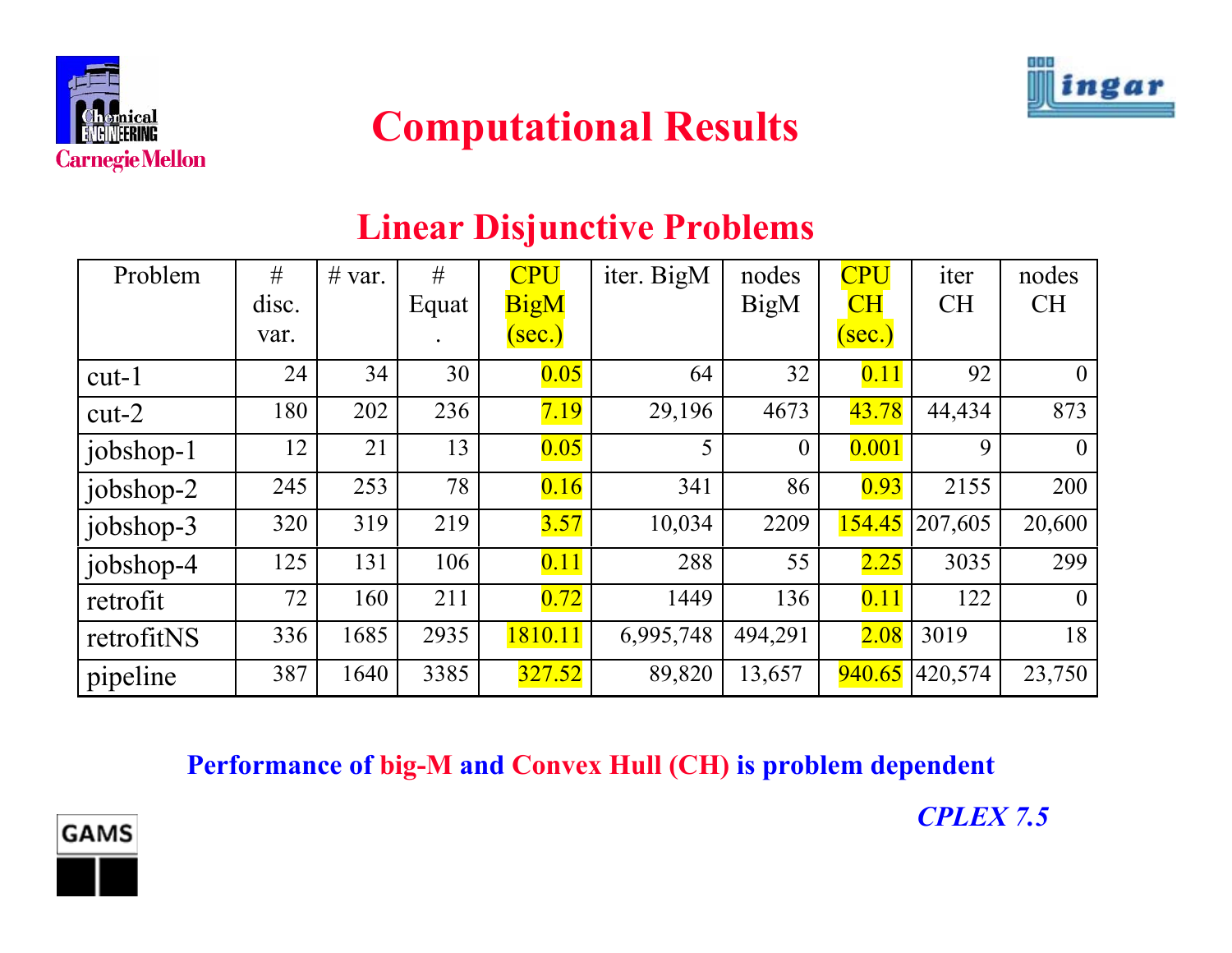



## **Computational Results**

### **Nonlinear Disjunctive Problems**

| Problem      | $#$ disc. | # var. | #      | $# \nln p$ | $\#nlp$ | #      | <b>CPU</b> | CPU nlp           |
|--------------|-----------|--------|--------|------------|---------|--------|------------|-------------------|
|              | var.      |        | Equat. | initial.   | total   | master | master     | $(\mathrm{sec.})$ |
|              |           |        |        |            |         |        | (sec.      |                   |
| 8 processes  |           | 42     | 70     |            |         |        |            | 0.22              |
| batch-design | 54        | 113    | 217    |            |         |        | 0.82       | 0.18              |
| spectroscopy | 30        | 99     | 162    |            | 14      | 14     | .71        | 0.74              |
| methanol     | 17        | 310    | 557    |            |         |        | 0.55       |                   |

*Logic-based Outer-Approximation (CPLEX 7.5/CONOPT)*